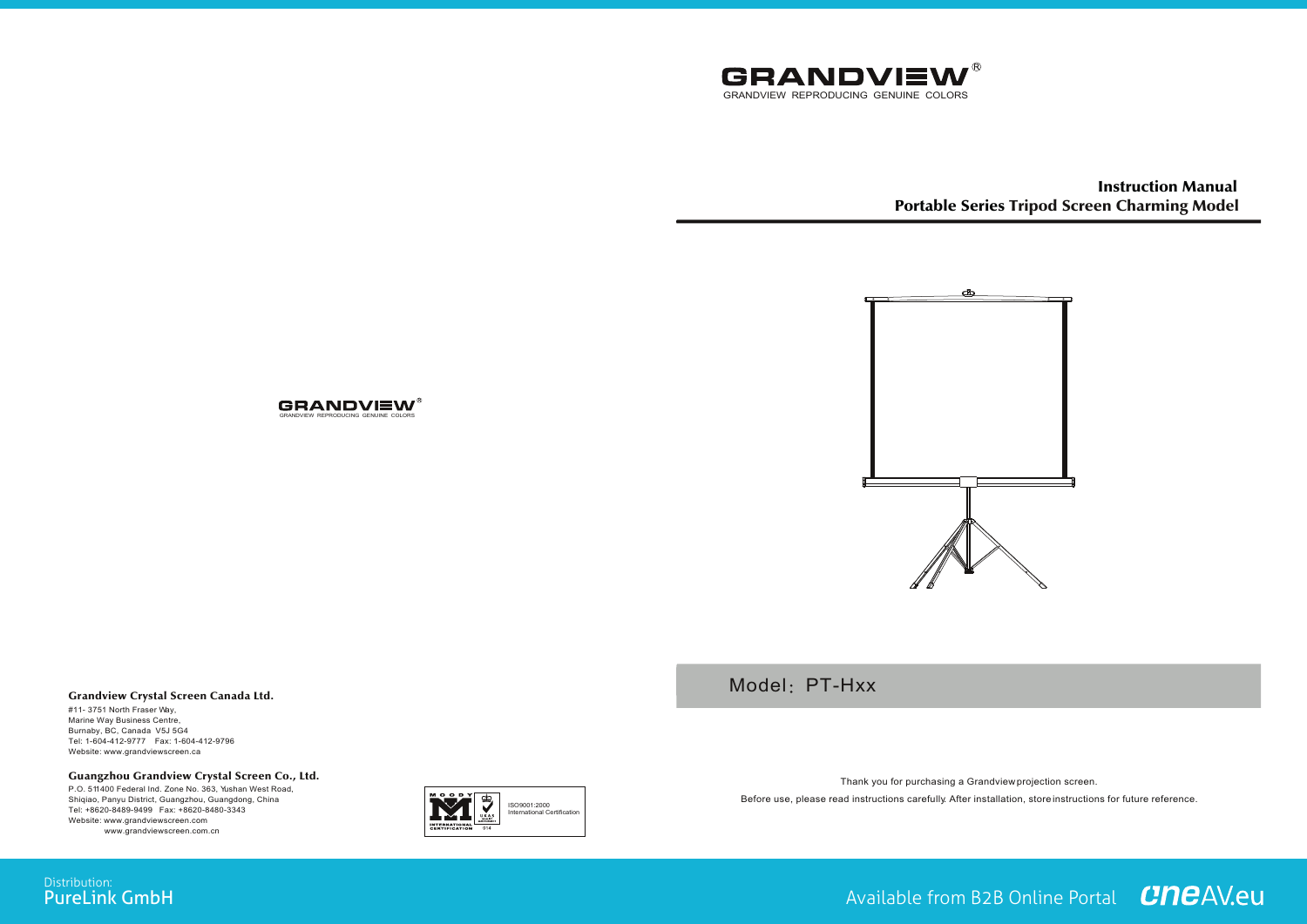### Description



## Warnings

- 1. Please make sure the Tripod stand is fully extending during using, this can assure stability and safety.
- 2. The screen could be raised or lowered to the desired position by following the screen operation instructions.
- 3. There is a nail at the middle of Top bar, please make sure it locked onto the slot nearby the Plastic handle. Otherwise it would cause damage during carrying.
- 4. Push gooseneck into opening on case end cap until it locks.
- 5. Before carrying the screen, make sure the tripod foots are locked by toe release mechanism.



Do not take apart and replace with unknown parts. If there are any problems, please contact your local dealer. Product specifications are subject to change.



Distribution:<br>**PureLink GmbH**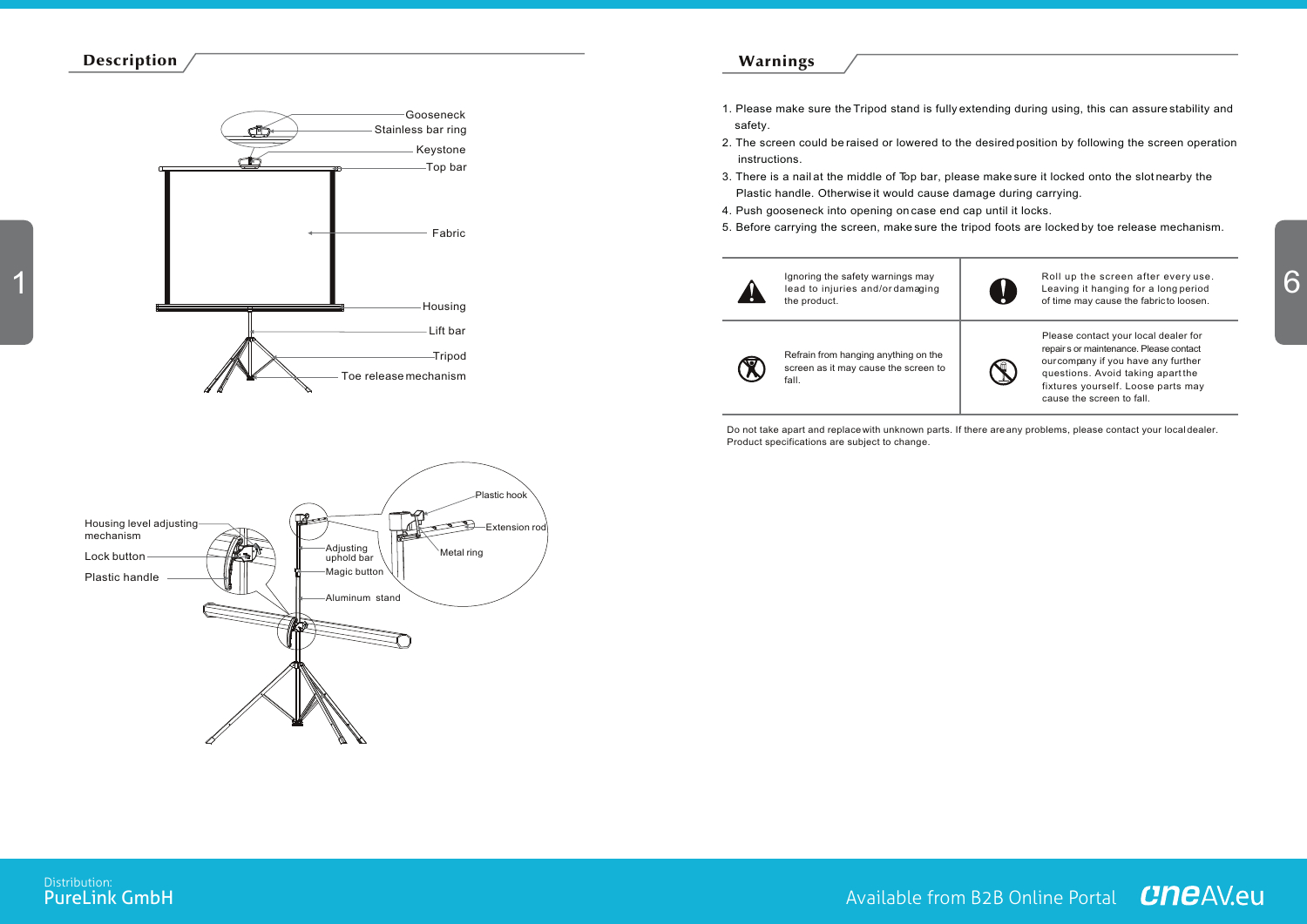## Retracting the Screen

- 1. Turn the lock button to "LOCK" position. (Figure 16)
- Lock Unlock Figure 16

Figure 17

Locked condition

Figure 19

Figure 18

Figure 20

Unlocked condition

- 
- 2. Unlock the plastic handle, raise the housing by pulling up the hand untill a "click" sound, then lock the plastic handle. (Figure 17-19)

3. Hold the Adjusting uphold bar with one hand, then press the Magic button with another hand to lower down the Adjusting uphold bar to lowest position. (Figure 20)

4. Lift the bar ring from the gooseneck and slowly complete re-rolling the screen fabric into the housing, swing the housing into vertical position, push gooseneck into opening on case end cap until it locks. (Figure 21)





1. Grasp the plastic handle with one hand, hold the housing with another hand, step on the toe release mechanism to fully stretch the tripod on the ground. (Figure1-3)



- 2. Open the screen in usual manner by pressing push button. (Figure 4)
- 3. Rotate the housing counterclockwise untill horizontal position. (Figure 5)
- 4. Press the Magic button to lower down Adjusting uphold bar to the lowest point. (Figure 6)